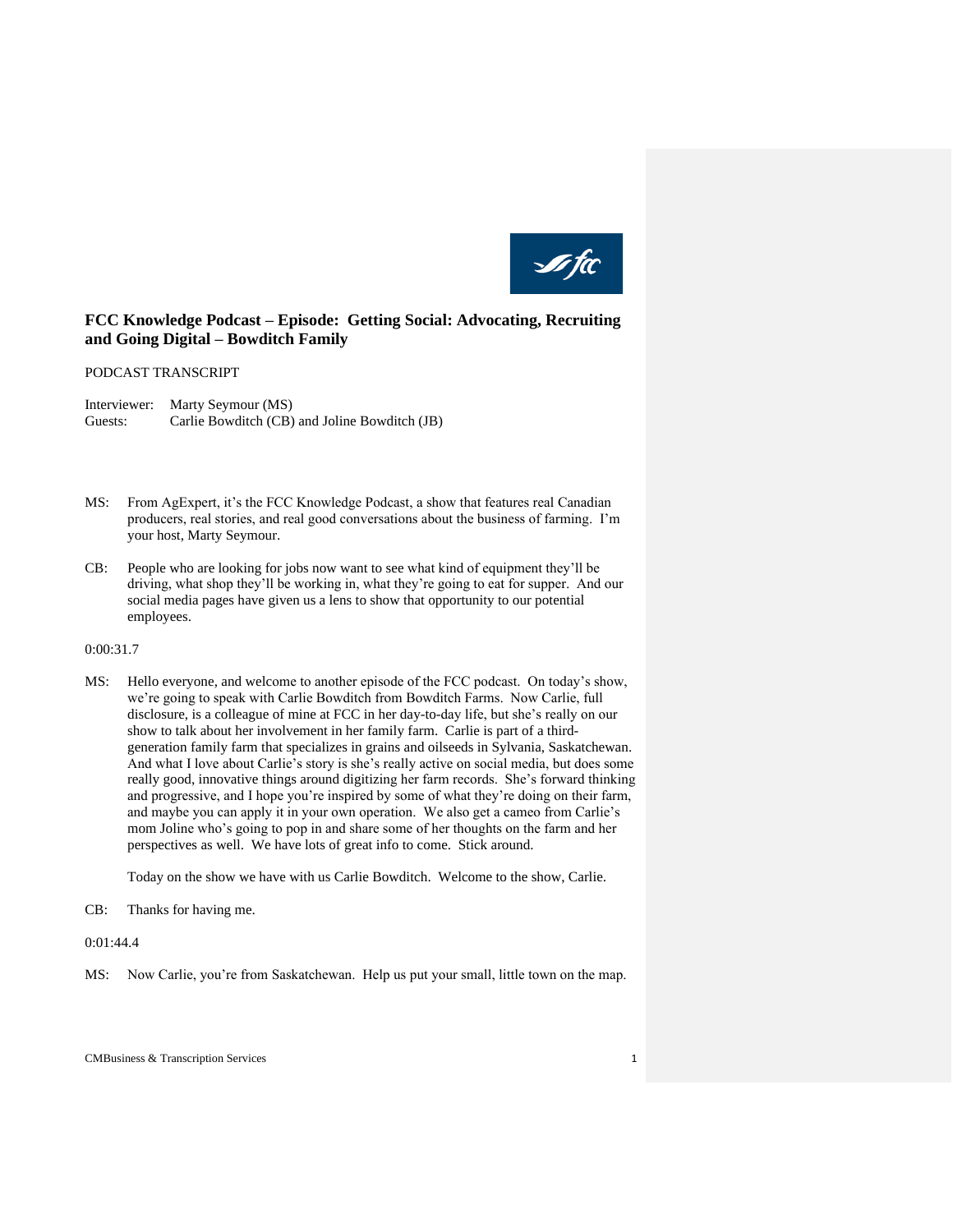CB: So, we're located in Northeast Saskatchewan. We're about 10 minutes south of Tisdale, and just a little bit west of the hamlet of Sylvania.

### 0:02:00.6

- MS: So, Sylvania. Hamlet's a pretty small word. How many people in Sylvania?
- CB: I don't think there would be 50 of us, 40-ish.

## 0:02:00.6

MS: So, if there's a wedding, it's going to be a pretty close community then, so that's fun.

```
CB: You bet, yes.
```
### 0:02:16.2

- MS: Okay, everybody knows. What's the price of land in Northeast Saskatchewan, up near Tisdale?
- CB: I actually used our FCC land values tool this morning to take a look at what it's trading at in our area, and we're right at that \$3,000 an acre.

### 0:02:33.5

- MS: So, that's canola country. Now, you said, I used the FCC land values thing, because you work at FCC?
- CB: I do, yes. I'm currently a relationship manager at the Tisdale office.

#### 0:02:45.0

- MS: That's not why you're on the show today, though. You're on the show today because you're actively involved in the family farm. So, why don't you tell us about the farm?
- CB: We have a third-generation small grains and oilseed operation. And my dad is the main decision maker, alongside with my mom who has a huge role as well. And then my sister and I both went to university, got an education in agriculture. I was marketing and business, and she is marketing and economics. We both run some equipment, help with some record keeping, and odds and ends on the farm. And we'll see how our roles advance moving forward.

## 0:03:27.2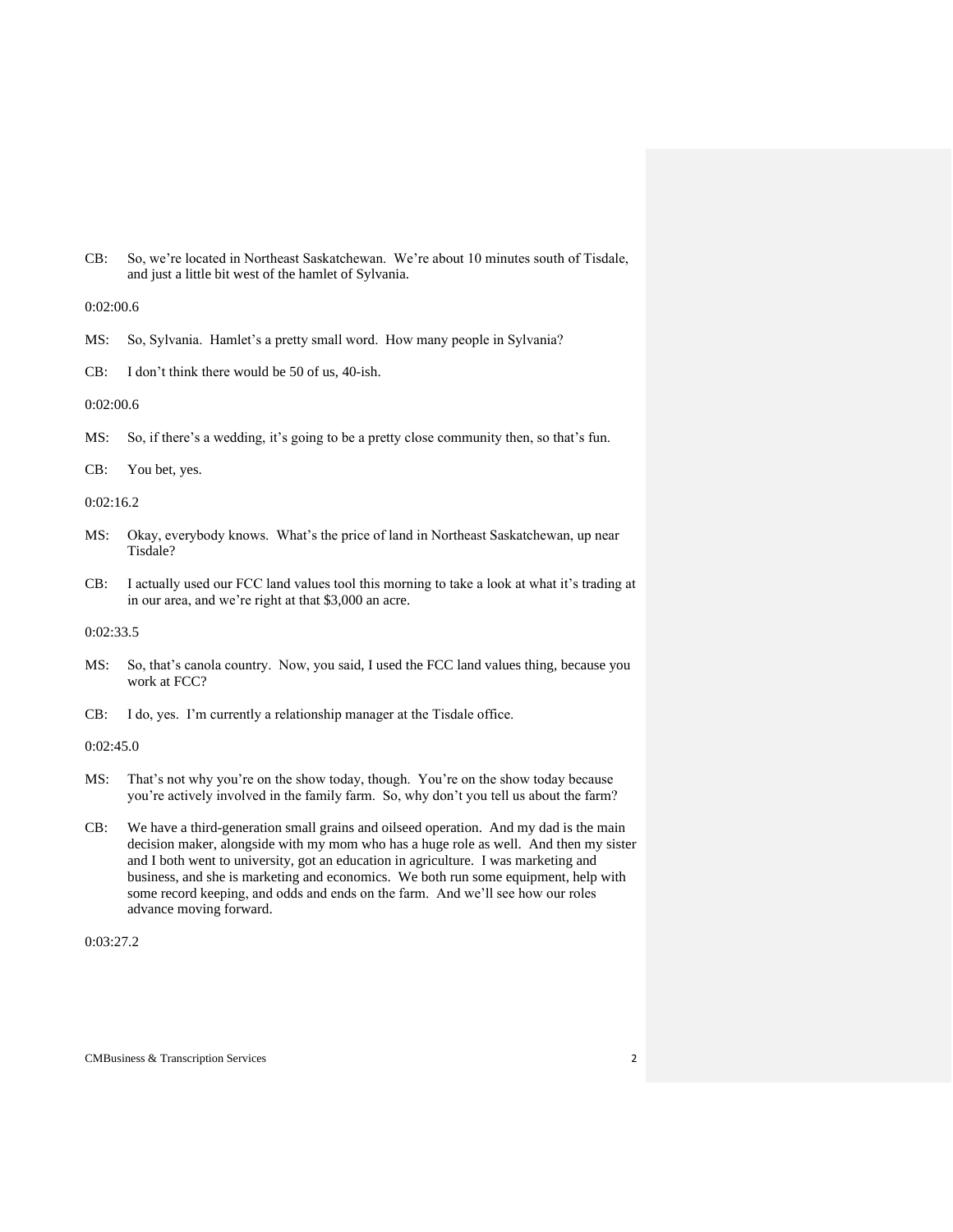- MS: We've got listeners coast to coast. It wasn't that long ago we talked to an apple grower in the East Coast, and we've got grain farmers in Southern Ontario. I always think the scope and the size of a farm is super interesting. So, how many acres would you plan to seed this spring, Carlie?
- CB: We farm 8,000 acres.

#### 0:03:45.6

- MS: Within your community up there, is that the average size farm?
- CB: I would say we're on the larger side of average. We're by no means the biggest guys around, but there's lots of 2,000-acre farms where they have some off farm [income] to supplement that. So, for purely farm families, I would think we're about average.

## 0:04:08.5

MS: Carlie and her family have a sizable amount of land to manage. She'd be the first to admit that it's not the biggest farm in her area, but between her full-time work at FCC and being involved in an 8,000-acre grain farm, she's got a lot going on. I have no idea how she makes space for the PR work she does for the farm on social media, so let's hear about that.

Now, this is where our story gets even better is you're a long ways from average. You guys do some social media for the farm. Tell us about that.

CB: You can follow us on Facebook, Bowditch Farms Limited, or on Instagram bowditch\_farms. What you'll see is basically just our day-to-day operations. I try to post about once a month. You'll see our hired men, and us and our family, and what we do on the farm daily, and why we do it.

#### 0:04:59.4

- MS: As promised, we're going to hear from Carlie's mom, Joline Bowditch. I thought it was the perfect time to ask Joline her thoughts about Carlie's social media efforts.
- JB: I think that Carlie has a passion for agriculture awareness and agriculture advocacy, and she definitely got that from her dad. And he loves to buy cool toys. So, between the two of them, this has kind of been a fun project. And it's always good to be visible, so it was a good way to get it out there.

#### 0:05:29.7

MS: I see there's a bit of a movement to more and more farms participating in social media. But what's behind your driver on this? I've met people that said, "Well, it makes us a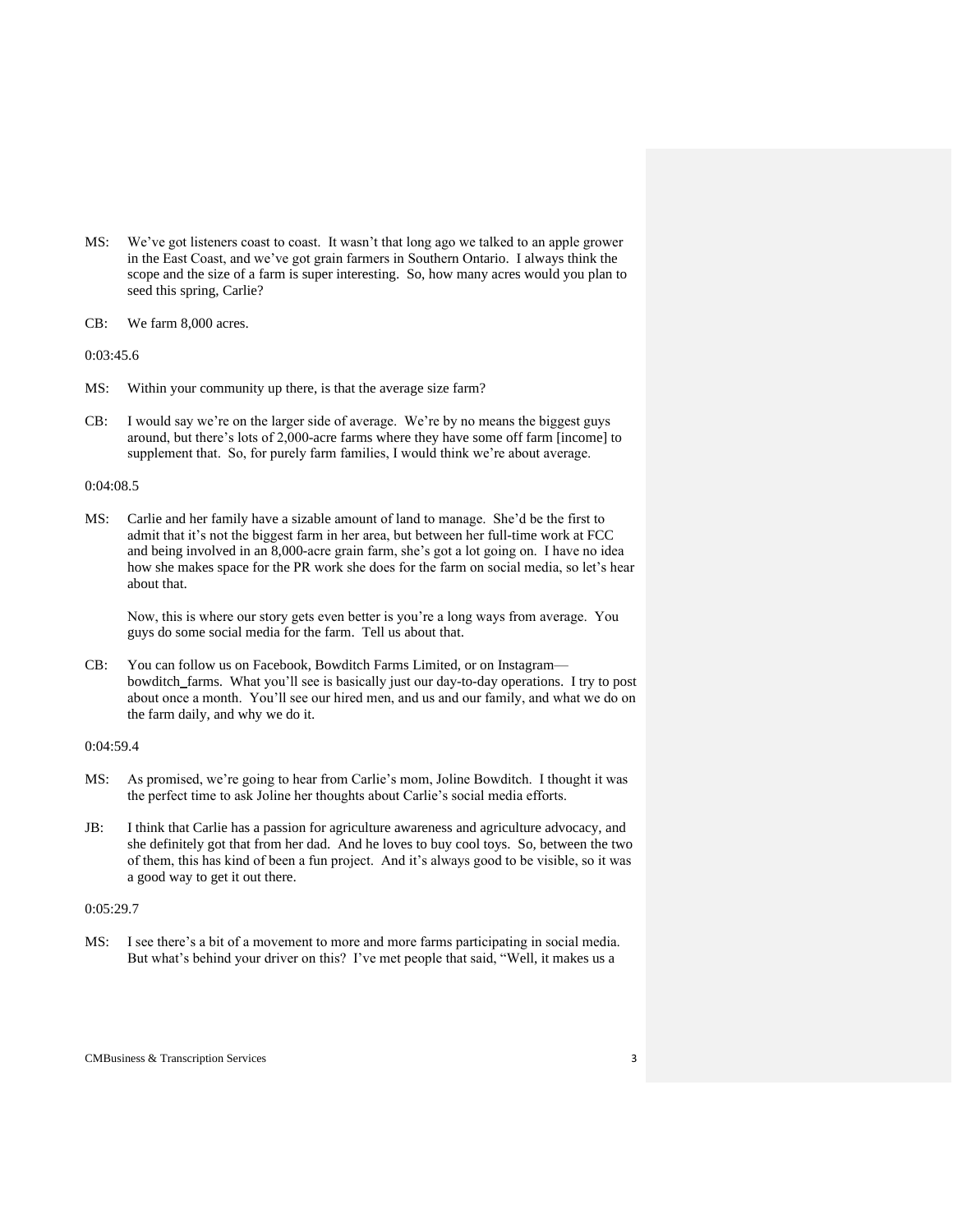good community citizen, so maybe when we're buying land or we're spreading manure, that we've got a little bit of street credit out there." Why do you do it?

#### 0:05:46.7

CB: I think there are three reasons that we do it. 1) Is that my dad and I both have a passion for agriculture advocacy. We just want to show the true and the bright side of agriculture, and show the faces behind it, and let the people, the consumer, know that it's real people, with real want and need for sustainability, and passion for their job, that are out here growing their crops. 2) We've seen a really cool connection with some family members, people who grew up on the farm and/or visited our farm in the summers as children. And now they have busy lives and can't come back as much, and they've reached out and said that, "Hey, this is great, these videos, these pictures, gives us that true connection back to our roots." And then, 3) we've actually seen a little bit of improvement in our ability to hire some seasonal help. My dad and I went to a conference put on by FCC called Weathering the Storm, and one of the HR comments was that the days of putting an ad out there, saying "Call Ryan at this number to be a truck driver", are gone. People who are looking for jobs now want to see what kind of equipment they'll be driving, what shop they'll be working in, what they're going to eat for supper. And our social media pages have given us a lens to show that opportunity to our potential employees.

## 0:07:11.0

- MS: So, when you're posting, is there a deliberateness around your choice of what gets shared and when?
- CB: Yeah, a bit. We try to keep it timely. Just the other day we were loading trucks, and dad sent me a couple pictures and said, "Hey, here's what we're up to today, want to post about it?" So, basically, it's a bit of a team effort. We do have a drone, so I get to fly that and take some pretty cool pictures. But mostly, we're just showing you what we're up to during that season and giving a little bit of insight as to who does what on our place, and letting you know what things look like as a farmer. We try to show both the good and the bad. I did a post two harvests ago about some teamwork and how that can be frustrating, to put that in good words, I guess. We do have new seasonal help. We have some guys that come regularly, we see every year, but we also have one or two new guys every year. And sometimes the communication isn't the best, or the training doesn't go as planned, and there can be some frustration during our busy seasons. And I try to open the door to that we're not perfect, and every operation, every business has its ups and downs, and try to show both sides of that. I will say that it's a little more positive than negative, just trying to show off what we're proud of, but generally speaking, trying to keep it realistic as well.

### 0:08:39.1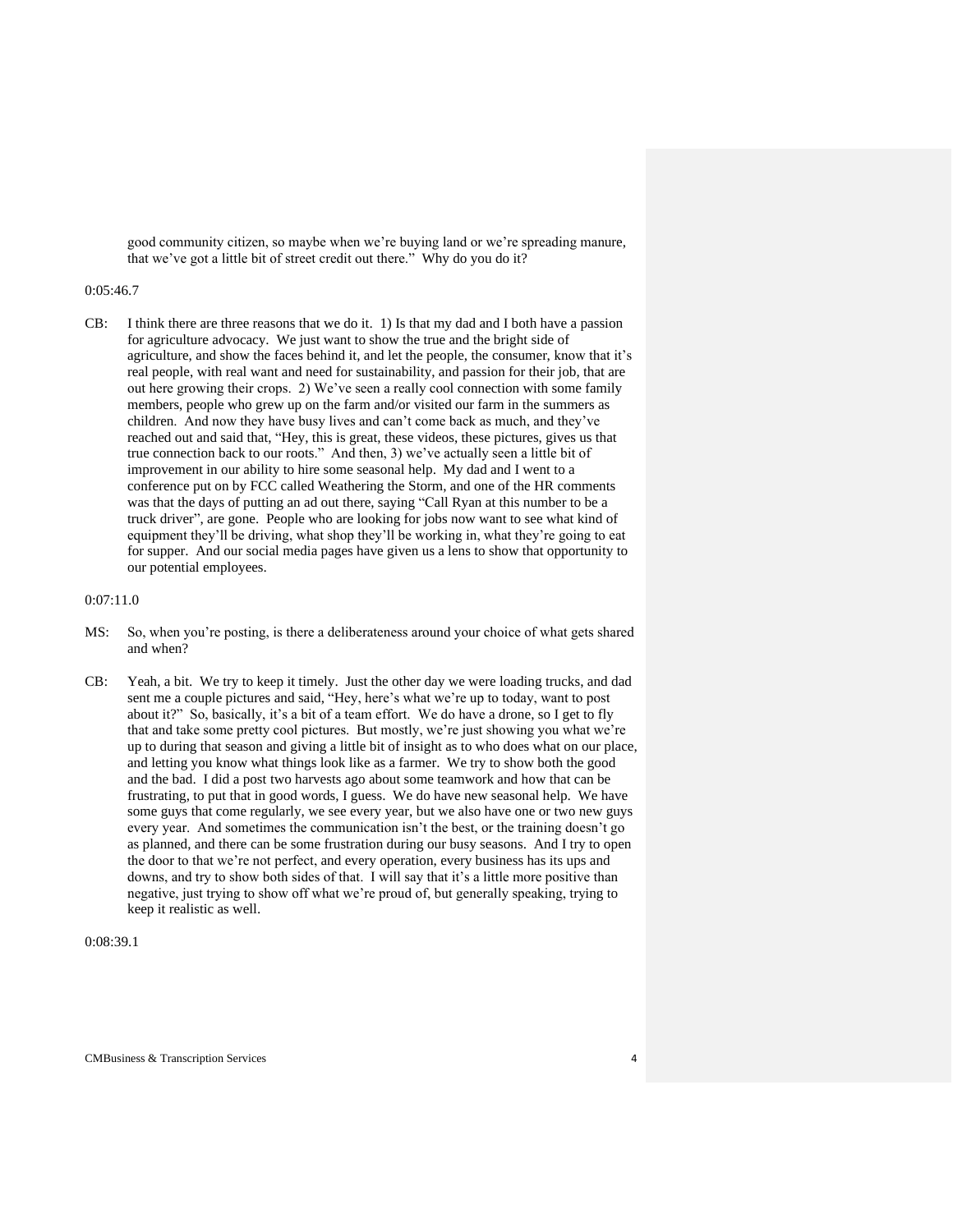- MS: I love that. And that's the advocacy side of what you're doing, around just being transparent about our industry and this whole public trust in ag more than ever, and this whole movement to tell our story. It sounds like you've found your lane on that one too. So, how do you manage the risk around the haters out there? Does anybody ever pile on your account and say, "We don't like what you're doing, we don't like what you stand for?"
- CB: We've been extremely lucky. The majority of our followers at this point in time are family and friends, maybe acquaintances, or friends of family. So, most of them have some connection to a farm or grew up in an agricultural community, or they know us as people and know that we make sound decisions, so I haven't had to deal with any trolls as of yet. But I know that that's a possibility, and I think that we just need to recognize that if we reach one person and give them a reason to trust the food system and trust Saskatchewan farmers, that that's worth the odd negative comment here and there, and we just won't take that one to heart.

#### 0:09:44.9

- MS: It sounds like Carlie and her farm are really benefiting from using social media to increase the visibility and connect to the public as a whole. Now, Carlie's got a strong focus on agriculture advocacy, and is clearly very passionate about the subject. But I don't want to gloss over her third reason for using social media to promote the farm. She uses it to benefit the human resource side of the business. I'm curious to hear what particular social media platform had the most positive impact on her labour recruitment efforts.
- CB: We have used Facebook. There's actually a Facebook Recruiter now, so if you create a job, it will post it, just like Marketplace works on Facebook. And we have actually had a few applications come through that way, and one successful candidate come through that way. So, just another avenue to connect with people and get in front of the workforce that is available in our area. So, yeah, I would say Facebook is directly helping with us recruiting.

## 0:10:49.2

- MS: Do you think age has a factor on which channel people are chasing, in your experience?
- CB: Yes, I would say so. I think our Facebook is a little bit more the older generation. I would say my parents and their parents, those guys are all on Facebook. And then our Instagram audience is more that high school, 20-year-olds seem to go towards Instagram. And we even have made some connections with some agriculture influencers that follow us back, comment on some of our stuff, which is pretty neat.

## 0:11:18.7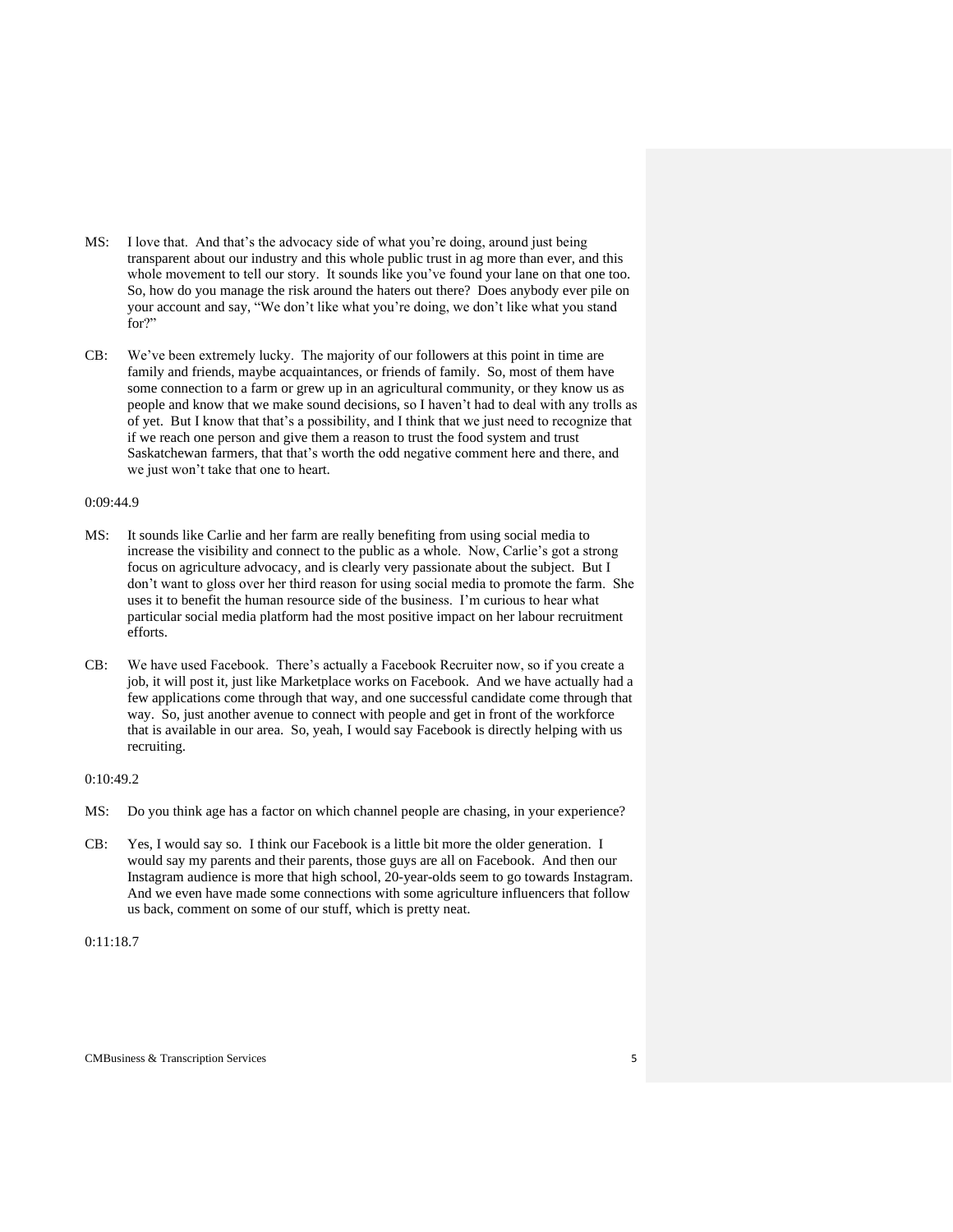- MS: I'm reflecting on a conversation I had. We were doing the CTV morning show six, seven years ago, and I said, "What's the biggest change in the news?" And they said, "A lot of our content is being consumed on Facebook now". And I said, "Really, who's doing that?" And it was the 50-plus crowd was now getting most of their news through that channel, which used to be seen as this young, progressive, millennial social play, actually has become an anchor news feed for many people having coffee in the morning, getting ready to go out to work.
- CB: Yeah, my great-grandma is on Facebook. She's 94, so she gets to get that connection to the farm. She sees the pictures of our baby horses, and of us running combines. And she'll even send us a message on Facebook, just reaching out to say how proud she is, or how nice it was to see that picture and feel connected again. So, that's pretty special.

#### 0:12:12.9

MS: Clearly, Carlie is having some success using social media as a recruitment tool. She's way more tech savvy than I could ever be, and she's really enthusiastic about incorporating technology into their operation. Where her story gets a lot more exciting is that she is also using one of my most favourite digitization tools. Now, I might be a little bit biased based on where I work, but it's a pretty good tool.

Okay, now you're doing something else pretty neat on the farm and that is, I would say you've really embraced digitizing your farm records. Tell me about that.

CB: There's been the push the last couple of years here to digitize, and our farm has been looking for an easier, more organized way to keep records. And we've used AgExpert Accounting for many years, and we're now trying out the AgExpert Field as well. So, at this point in time, we have an Excel sheet in every piece of equipment. And our operators are responsible for writing the date, what they're up to, what they're applying, how much, on each activity. And then that gets brought to me and I enter it into that AgExpert Field program in order to keep accurate records for our agronomy.

## 0:13:27.8

- MS: You got me here. If I understand AgExpert, and I use it on our own farm myself, so I bring a bias to this conversation too. But this idea I can use it on my device, or I can come in the house and use it on my computer, but I heard you say you're keeping paper records in the tractor. So, the hired help puts the paper information in and brings it to you for data entry?
- CB: Yeah. At this point in time, we do have mostly retired farmers as our hired help, and we are very, very thankful for them. But they're really not interested in logging in and entering that. So, my hope at one point in time will be that everyone who operates a piece of our equipment will have AgExpert on their phone, they'll log in through their login, and before they start anything, they'll enter the information. But at this point in time, they enter that on a sheet of paper and then I do all the data entry. When we're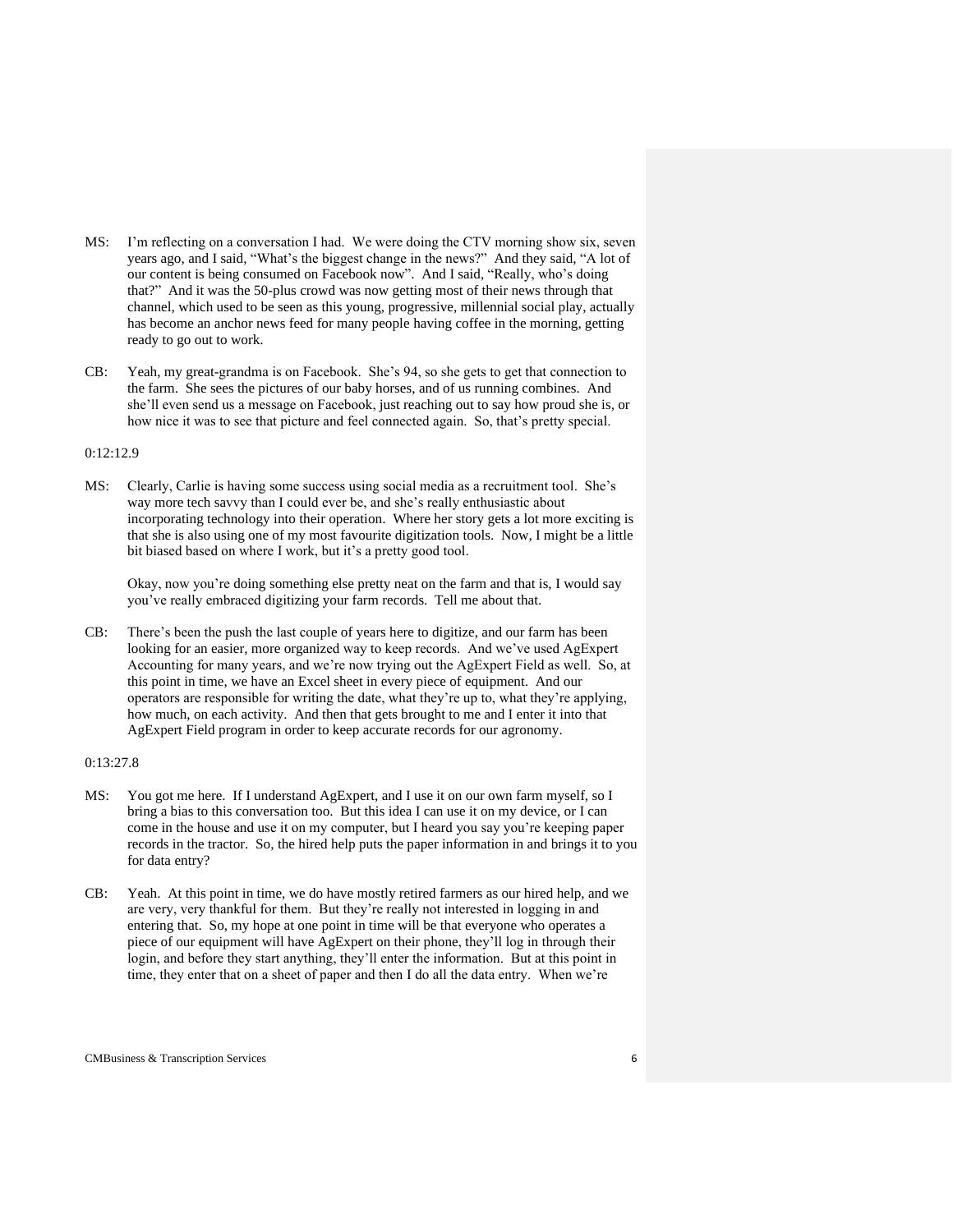done spraying, I enter the spraying. When we're done harvest, I enter the harvest. That type of organization.

#### 0:14:25.8

- MS: Carlie is currently in somewhat of a transition phase with digitizing their records. She's using AgExpert Field to keep track of their field records, but there's still paper entry that occurs to accommodate the employees. Now, I know I've brought this up before on the podcast, but digitization is still a work in progress in agriculture. The last market research we did at FCC would estimate about 50% of farm records are still yet to be digitized. So, clearly, not everyone is into this digital record keeping. I wondered what made Joline and Carlie really want to digitize.
- JB: Oh, I love the accessibility. I travel quite a lot, and I'm often needing to do things not necessarily from home. And I can access this from my laptop, or my desktop, or my iPad, so it's nice that way. I can be down in New Mexico visiting my daughter and still do payroll and keep up to date with all that kind of stuff. So, that is my favourite part of it.

### 0:15:21.4

CB: I think some of it is ease of access, like you were mentioning. I can work on this from anywhere, so I can open my laptop here, at home, and enter this. Or if I'm away for the weekend, I can work on it there. Another big positive we've seen from this program is we use it to do our seeded acres report for crop insurance. So, you can draw your maps of all your fields, or import them from a GPS. And when you go to do your seeded acres report every year, your AgExpert Field will automatically create that report, tell you how many acres are on each quarter section with what type of crop. My dad has mentioned that that was probably a two-day process previous to using AgExpert, and now, as long as you enter everything correctly the first time, it's about an hour process now, so that's a pretty big efficiency change.

## 0:16:12.4

- MS: And I used the seeded acres report too. I think it speaks to exactly what software needs to do, and that's solving a real problem for me. So, it's one thing to collect the data, get it in the system, but if you help my crop insurance reporting and make it easier, man, I think the adoption rates go way up.
- CB: Yeah. And I'm excited for the inventory part as well. It's something we're not utilizing fully as of yet, but the Field and the Accounting side do talk to each other. So, I'm looking this year to track inventory from the weigh scale in the grain cart to each bin, and where it goes, and that should talk to the Accounting side and keep our inventory up to date as well.

 $0:16:54.5$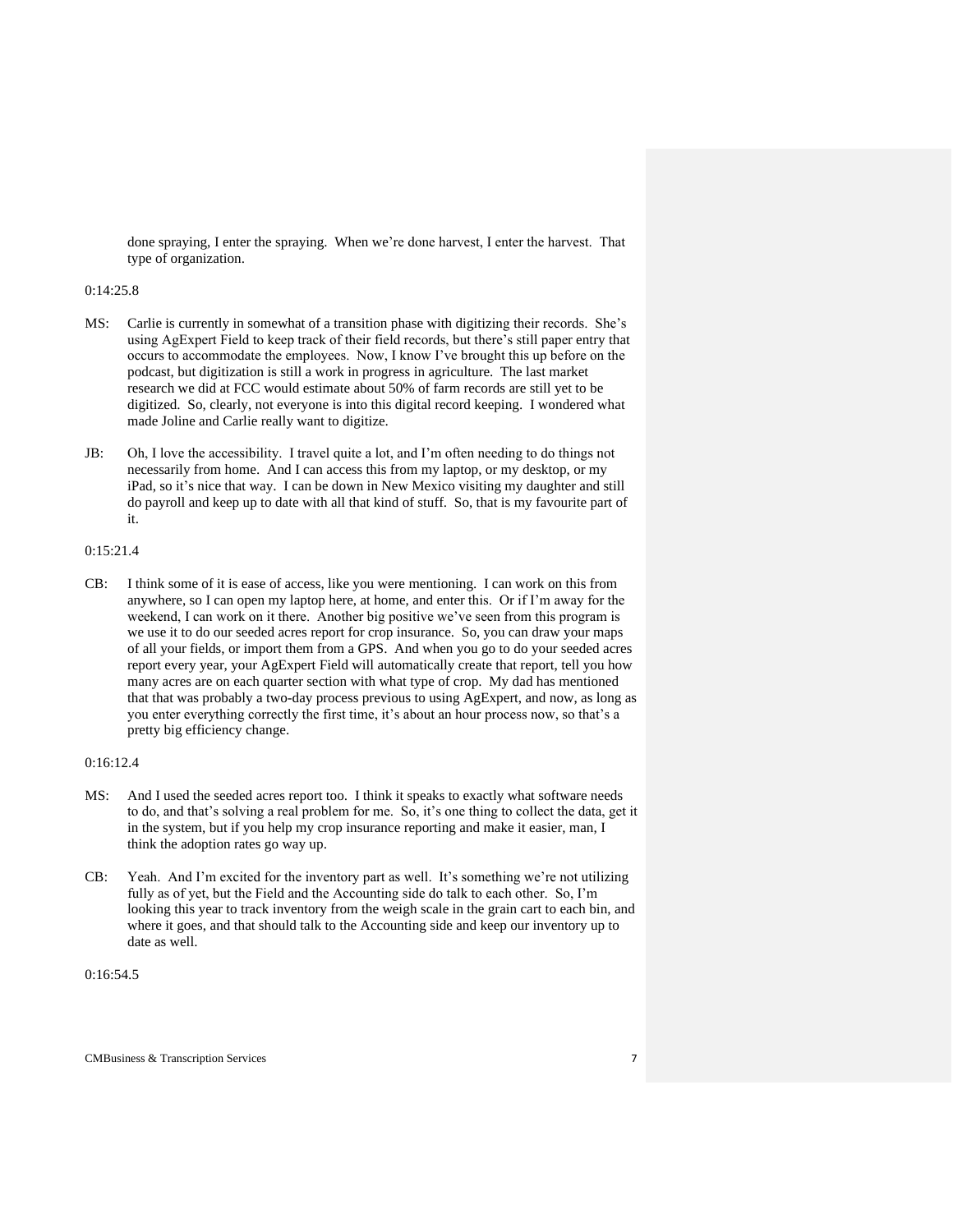- MS: You've only been doing this for a few years, 2017, 2018, you start keeping good records. Long term, what do you hope to gather by having all that information gathered in one spot and digitized?
- CB: I think this tool can be as helpful as you make it. So, my hope for the next couple years is to put our costs in, and actually be able to make agronomy decisions based on cost per acre and revenue per acre, shown by the data that we're keeping. So, not only is it, a) we're no longer using the blue book, where we used to keep all of our information, and if the blue book went missing, we were just out of luck. We now have a Cloud version that everyone can access. But b) we may actually be able to make some changes or some updates to how we farm, based on the numbers that we see in this program.

#### 0:17:52.9

- MS: After the break, Carlie and Joline share more about how they use AgExpert Accounting to help with that side of their business. And we're going to hear them elaborate more on how they manage the human resource side of the business. You don't want to miss it.
- CB: I always say that even if you learn one thing from an event, or from a conference, or from a person that you meet, if you learn one thing, that was worth your time.

## 0:18:25.2

MS: It's by no accident, the FCC Knowledge Podcast is brought to you by AgExpert, farm management software designed for Canadian agriculture. To find out more about the differences between AgExpert Accounting and AgExpert Field, visit AgExpert.ca. All your questions will be answered.

So far, we've learned that the Bowditch family are farming about 8,000 acres, they're heavily involved in social media, and they use it to promote everything that they do. They're also really passionate about agriculture advocacy, and they use their platform to communicate positive farming messages within their larger community. To add to this, the Bowditch family are also using AgExpert Field to digitize their farm records and help them make better decisions. Now, there's one piece that we haven't talked about much yet, and that's their accounting department. Joline has no formal training, but she uses AgExpert Accounting to help her manage that side of the business. We're going to let Carlie tell you more about it.

CB: I applaud my mom. She has no education in accounting, but when my parents took over the farm from my great-uncle in 2017, my mom jumped into the books headfirst. So, what she's loved about Ag Accounting is that it's agriculture focused, so there's no parts of agriculture where it doesn't work in that program. It already understands agriculture, so that part is a huge bonus. And then the support behind AgExpert, whether we're talking Account or Field, the AgExpert Support Line is open lots of hours most days. And they always have an answer, and if they don't, they'll get you one. So, that's been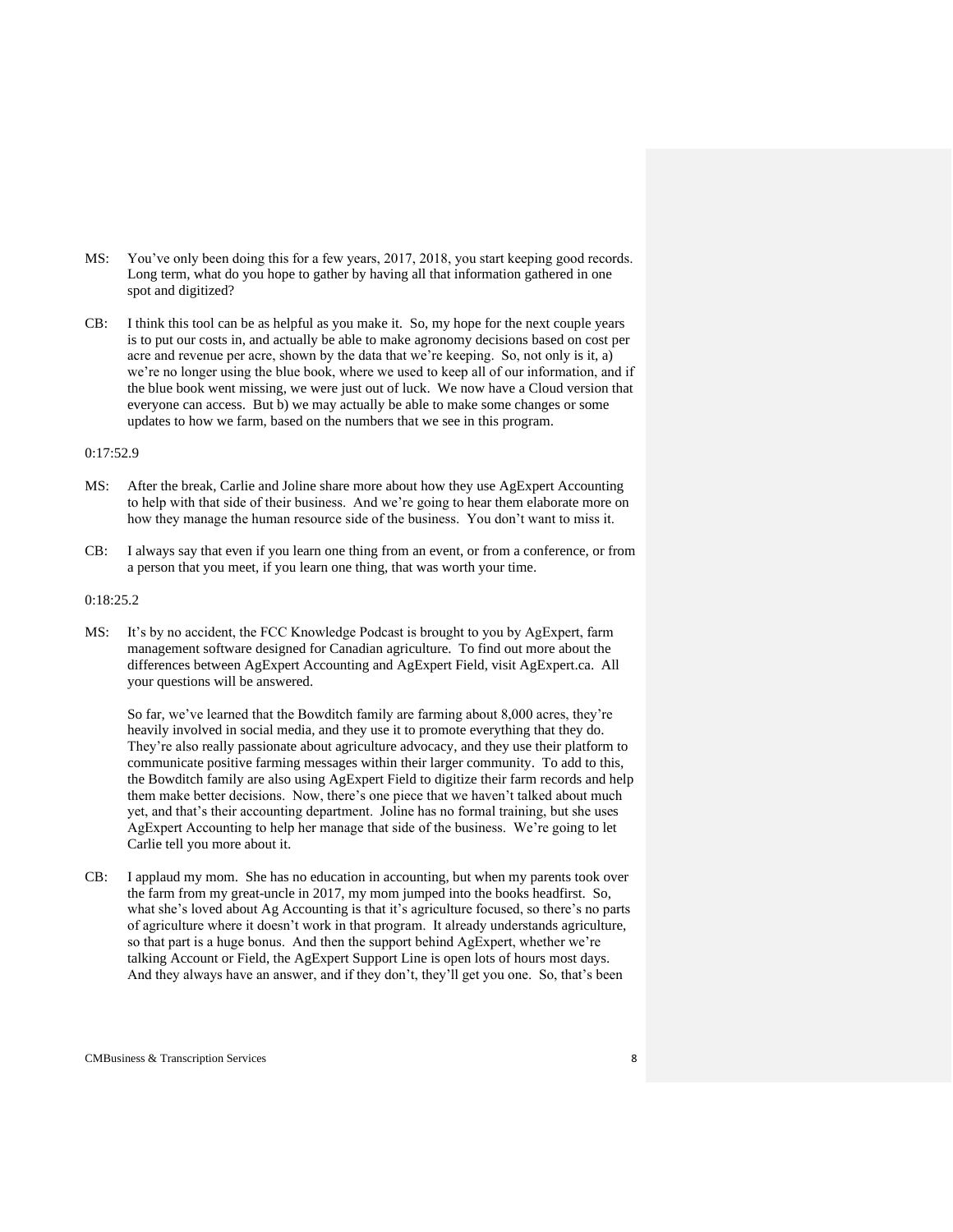instrumental in her taking over the books because she always has someone to refer to if she needs the assistance. And I think just overall organization. Again, with the flexibility. My mom is a figure skating coach, my sister goes to school in New Mexico, my parents like to travel. So, payroll happens, month end happens no matter where she is, and now she can take that with her and do some updates if needed.

## 0:20:44.8

JB: AgExpert Accounting is a huge asset. I find the payroll a really good program within that program. Again, our accountant is a wonderful resource, and he's always available to answer any questions I have or whatnot. But yeah, I find payroll quite an easy job because of this.

## 0:21:07.5

- MS: That is cool. I want to talk a little bit about HR. You've got some hired help. We talked about using social media to get people. Just walk us through how you manage the labour on your 8,000-acre farm.
- CB: My mom and dad are the main operators and work more than full time. And we have one full-time hired man on salary. His name is Cody, and this will be our ninth season with him. And then we are really fortunate to have some retired people in our area that come and run a drill, or a swather, or a combine seasonally. So, those are the guys that keep returning, and we're pretty grateful to have them. And then during our busy seasons, mostly harvest, but sometimes in seeding, we're looking to hire between one and three extra people to have on hand. And I'd say that's where our struggles are the most, those seasonal positions are tougher to fill, and we find that we need to train someone new quite often. But we've had pretty good luck so far, so we're crossing our fingers that that continues.

### 0:22:15.0

- MS: I'm always intrigued by the published hourly rates that exist in the industry, and how they're different. And I think people listening are always fascinated by what the market rate would be for labour. So, what would be an average hourly rate in your marketplace?
- CB: I think it differs extremely based on experience, but I would say for an experienced operator, between that \$20.00 and \$25.00 would be an average. Something that we do on our operation for those seasonal employees that we maybe don't know as well, or this is their first year, is we do a \$2.00 an hour, we hold back. So, if you're brand new to our operation, you're going to come run the grain cart, we'll offer you, say, \$16.00 an hour. And if you stick out all of harvest and you're there on the last day, then we'll bump that up to \$18.00 and backdate that to the day that you started. So, we just see it as a bit of an incentive for them to make sure they stick around. And we also just want them to know how important it is that we have their help through the whole thing.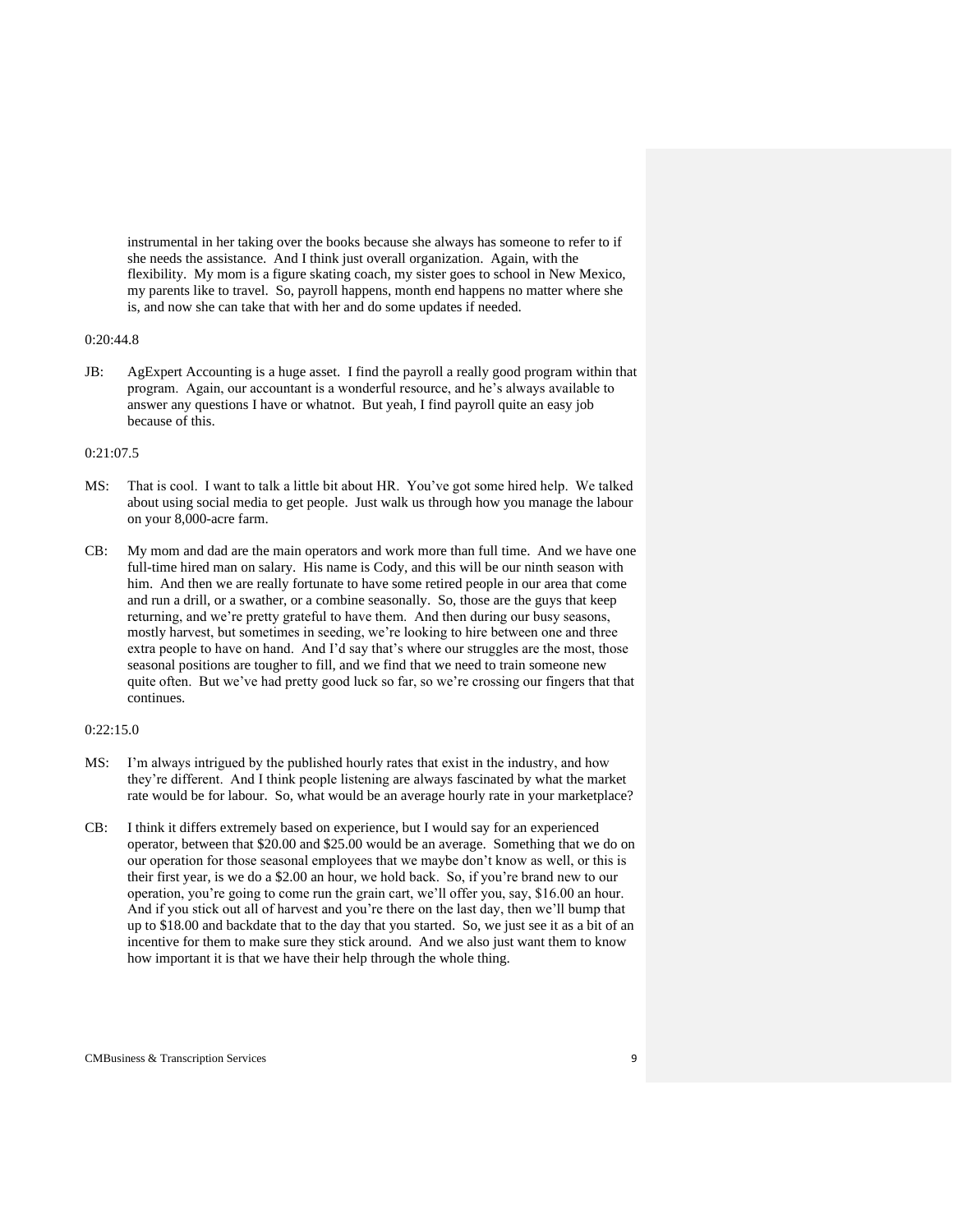#### 0:23:20.7

- MS: Oh, I love this idea of paying a, I guess it's really a bonus. You look at it as a holdback, but I bet you as me driving a cart thinking I'm making \$16.00, get this fun little cheque when it's all over as a bonus, it's quite a motivator.
- CB: Yeah. And those guys that we get year after year, we trust them, and we know they're coming back, so we wouldn't do it for them, but those new employees, it's just covering us a little bit.

### 0:23:44.7

- MS: The Bowditch family have some really clever ideas when it comes to managing the people side of their business and retention in general. It seems like they sort of adjust the score depending on who they're dealing with from a staffing standpoint. I imagine this helps them identify the employees who are committed and willing to stick around for the long term. But as well, we all know this, that the bulk of crop-related work takes place in the warmer months. So, Carlie mentioned earlier that she has an employee named Cody that's been working on that farm for nine years. I was wondering what they have him involved with in the winter, what keeps Cody busy, and how do they retain their staff in their slower times of the year.
- CB: Well, normally we hope that we have a lot of grain to move. In our area it's very common to dry grain, so sometimes we're drying grain all the way to January, so that keeps everyone pretty busy. And then we're hauling grain after that. And then our farm does almost all of the maintenance on our own equipment, so they'll pull almost every piece of equipment into the shop over winter and give it a once-over, and that seems to keep them pretty busy until it's go time again.

#### 0:24:49.6

- MS: On your full-time model then, do you offer benefits and those other more comprehensive packages for somebody that you keep on staff all year long?
- CB: Yeah. Cody does have a benefits package. He's been with us for nine years, but my parents bought half of the farm from my dad's uncle in 2017, so that's when my dad started making more management decisions. So, in 2017 would have been when Cody started on salary and was offered a benefits package as well. And then this year, just because we're hoping to keep him long term and we want to look out for his best needs, they also started a pension plan for him. So, this will be out first year with that in place.

### 0:25:31.8

MS: Oh, that's fascinating. Pension for farm employees, I'd give you a shout out for being really progressive in your thinking. How's the pension structured? In my world, most corporate companies do a matching plan, 2%, 3%, 5%. What's a farm pension plan like?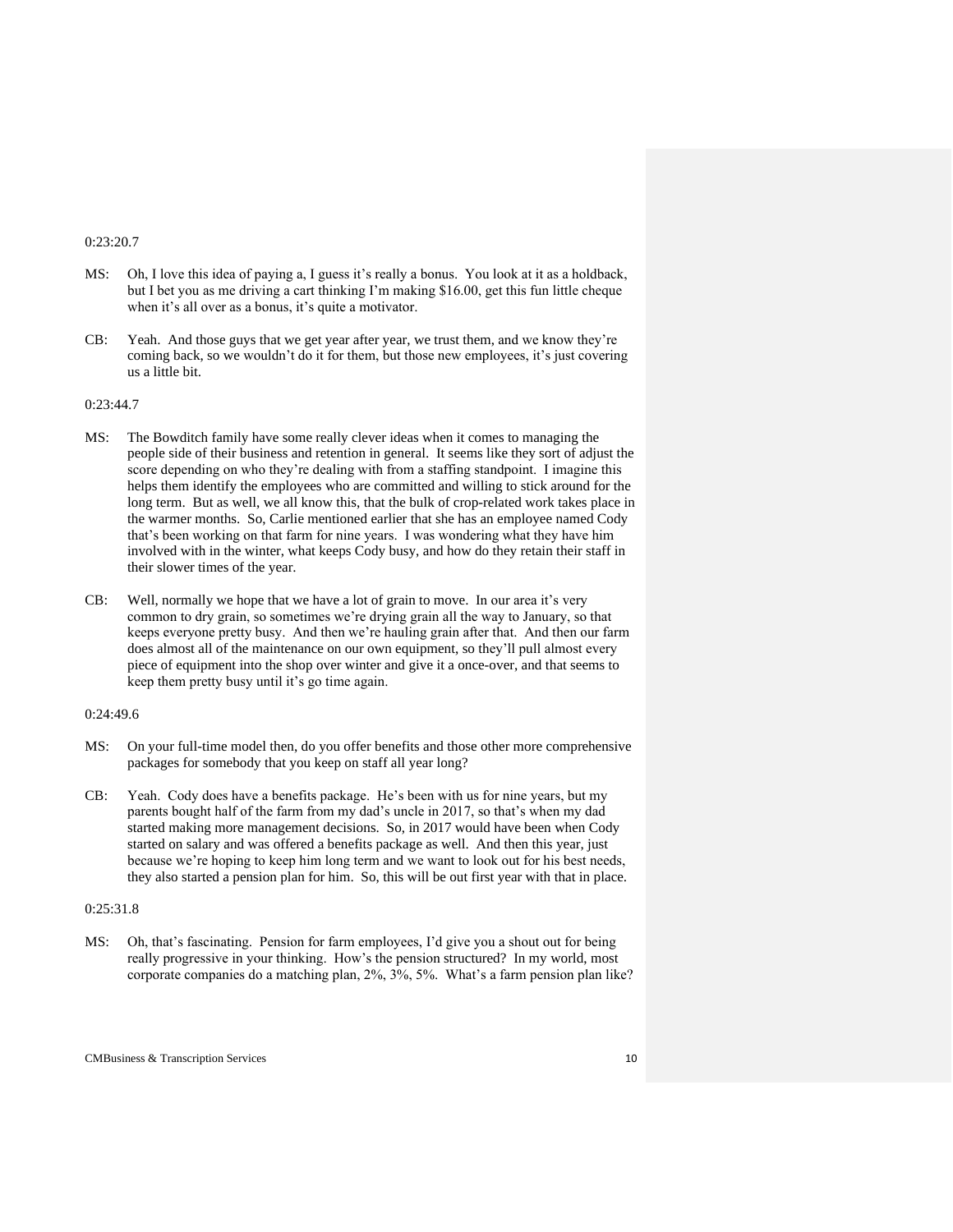CB: I know that we're matching it, but honestly, that was all my mom and dad. They super appreciate Cody and they wanted to make sure that he had the opportunities he would have if he was anywhere else. So yeah, they put that one in place for him.

### 0:26:03.4

- MS: The Bowditch family is pretty invested in AgExpert Accounting and AgExpert Field to help them manage their farm. They're also really engaged in creating social media to promote the farm, so it's pretty obvious that they recognize the value of computer software and how it can help their business. I think it's kind of unfair to sit here as an employee of FCC and not ask them what other software do they rely on to help them make good decisions.
- CB: The other software program that we find really helps our farm is we have a BIN-SENSE software. We have sensors in each one of our bins, and we can log on and check on everything. As well as if there's any emergencies or extreme changes, it will actually text my dad's phone. So, when you're dealing with commodities like canola, a heated bin can be a detriment to your operation, so that one's been a bit of a peace of mind thing, as well as a really smart move for our farm.

### 0:27:03.6

- MS: I don't know if you were at the table when everybody was making the decision to double down on BIN-SENSE, for example. But how did you build the business case for that investment?
- CB: It was a large investment, I know that, and I know there was some weighing some pros and cons based on that. But what my dad does really well is lean on some advisors for support when making big decisions. So, he would have sat down with his financial advisor, looked at what it was going to cost, run some scenarios, and decided that it was the best move for our operation.

#### 0:27:39.1

- MS: If you've listened to our podcast before, you've likely heard us say, reach out to experts when making big decisions about the impact on your farm and the future. Joline lives out this advice.
- JB: The first advisor we started using was a financial advisor, which was key to us being able to buy into this farm. Ryan was also a part of a peer group, and he uses a marketing advising program called AgChieve. And we also sought out an accountant that is very knowledgeable in agriculture. And I think that team is a huge contributor in any success that we've seen.

0:28:18.7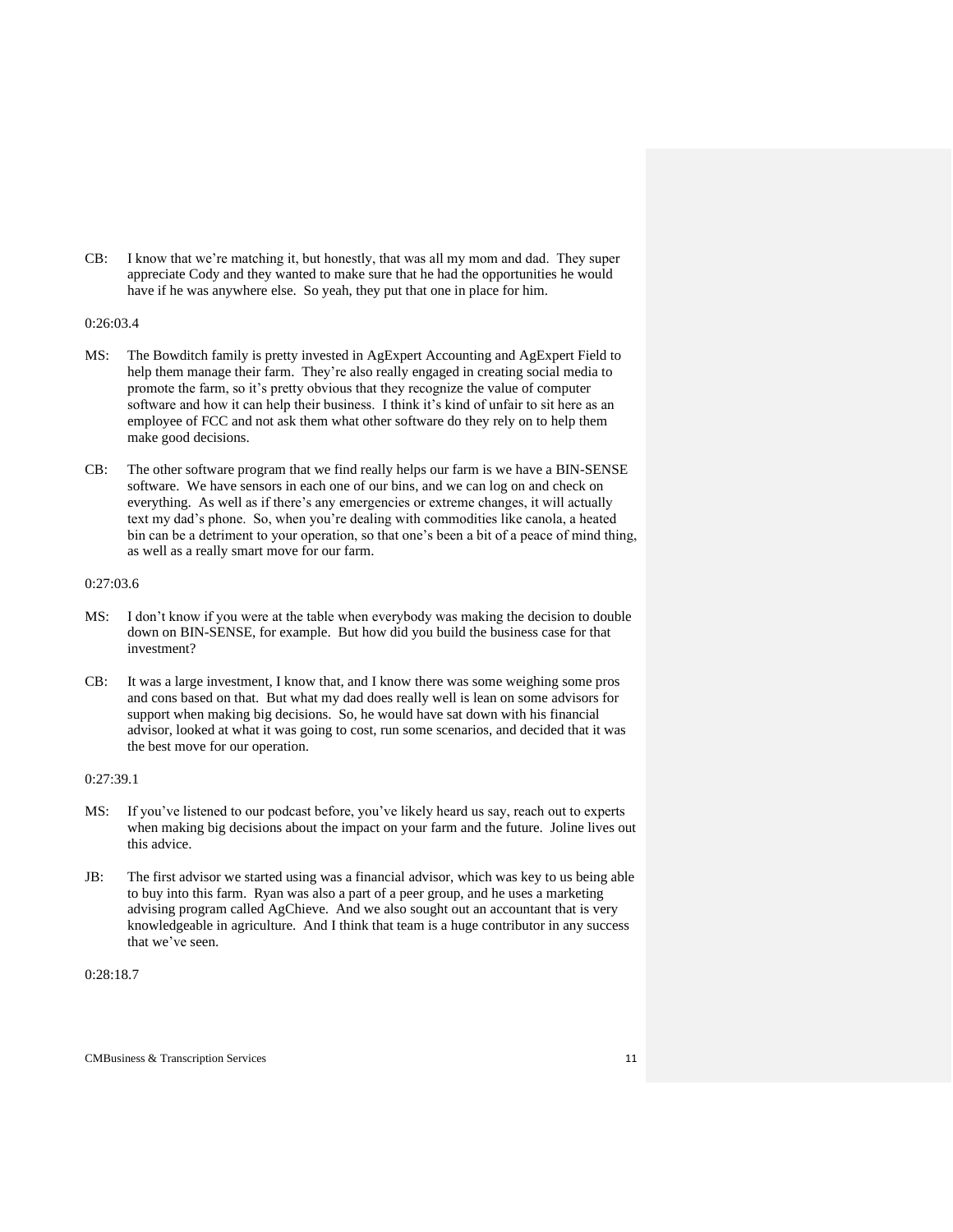MS: So, Joline uses key advisors to help run her operation, but also, she mentions that Ryan, her husband, is also part of a peer group. It seems like potential advisors can be easy enough found through googling and looking on the internet. But sometimes finding the right group of peers can also build community and maybe in some cases it's less obvious. So, I thought I'd ask Carlie where she looks for additional support.

You, just coming home from university, probably have your peer group there. But if you look at yourself coming into the farm, stretching your legs, where do you think you could use more support?

CB: I'm someone who likes the connection, so I'm definitely involved. I'm part of the Saskatchewan Young Ag Entrepreneurs. I actually sit on the board with them. And I really appreciate the connections made there. There's lots good about the organization, but I think just putting yourself somewhere where you can relate to the other people that you're in the same part of life, that you have the same values and the same goals, and just being there to validate each other's struggles and each other's questions and be with similar-minded people. It's really refreshing to be able to connect with that type of person and know you're not alone.

#### 0:29:35.9

- MS: I've watched different farm groups all across the country who have these types of programs. Of course, you have the formal one like the Sask Young Leaders, you've got the same thing in Ontario, there's the Cattlemen Young Leaders program. Everybody's doing something like that. What advice do you have for me, if I'm listening to this podcast and I'm actually interested in exploring one of these peer group or bigger groups? I don't even know where to start or what to do.
- CB: I think just reach out. You really don't need to know all the answers. The reason for joining those groups is because you don't know all the answers, and neither do they. So, I think if you're curious or you're looking for that connection or that support, it's there. It's a Google search away, it's an application away, and why not take the advice when you can? I always say that even if you learn one thing from an event, or from a conference, or from a person that you meet, if you learn one thing, that was worth your time.

## 0:30:32.1

MS: Oh yeah, great advice.

You've got to love Carlie's enthusiasm and her approach to learning from the people around her. Sometimes trying something new requires a bit of a leap, and you might be surprised where it takes you. So, with our conversation coming to a close, I thought I'd ask Joline and Carlie if they had any parting wisdom. I'll let Joline go first.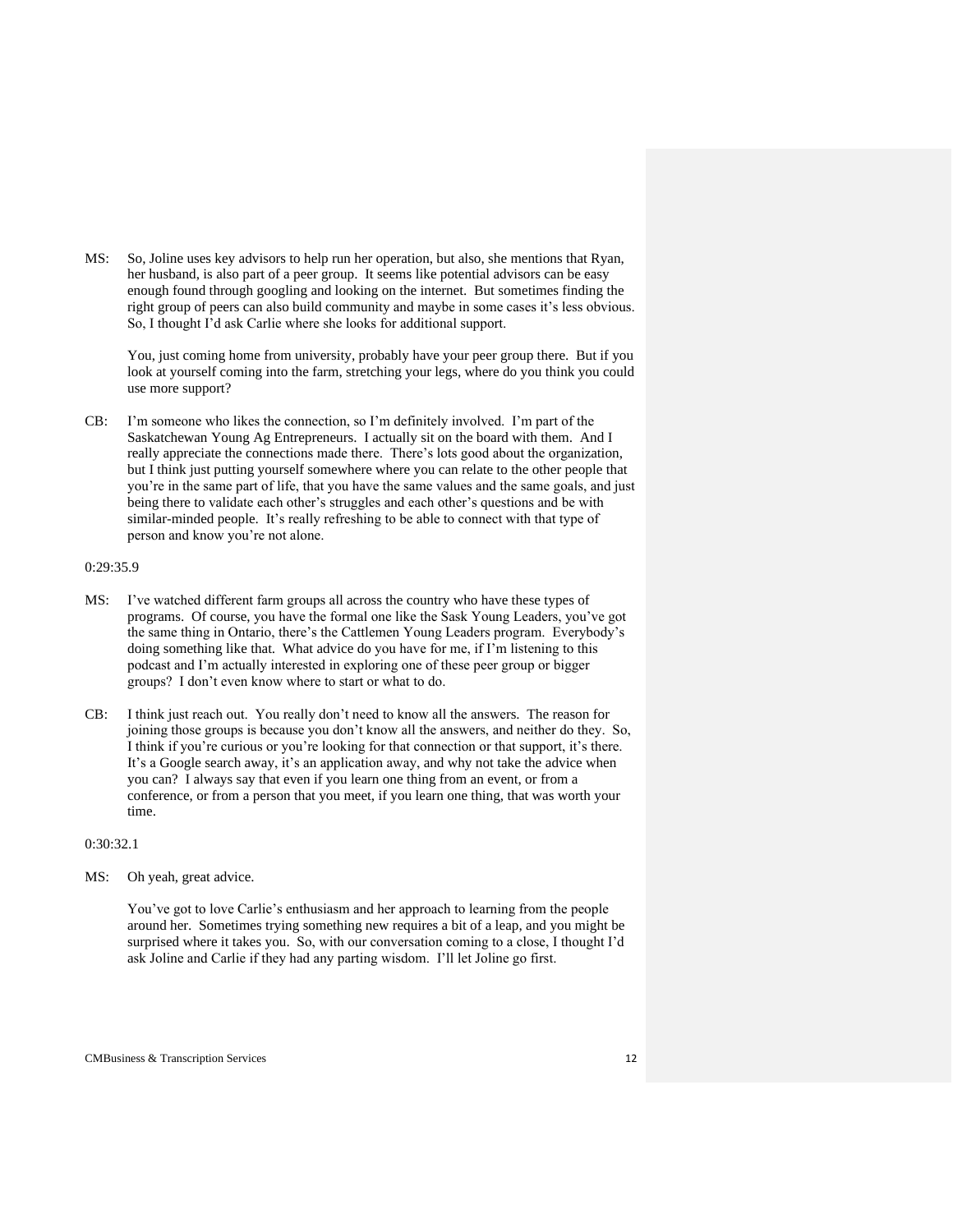JB: I think basically just knowing our strengths and our weaknesses and everybody being able to hopefully find a role that works for them, and helping each other out where they can is what's important.

### 0:31:03.8

- MS: Some great succinct advice from Joline. Now it's Carlie's turn.
- CB: I think we've heard it time and time again but it's worth saying one more time, is that communication is really key. I think even if you don't know for sure what your intentions are or what your future looks like, making sure you're having those conversations openly with your parents, or with your siblings, is just so important. You don't have to have all the answers or know what that looks like for you. But if you can be open and honest with each other and keep having those conversations as your plans change, it just keeps the connection true, and it keeps everyone on the same page. And you can avoid those awkward or hard conversations because you've been connecting throughout the whole process.

### 0:31:50.7

- MS: That is a theme that resonates through all of our podcasts. We're on season two, and I'd say we have three seasons worth of that type of feedback is communicate, communicate, communicate. What about when it gets hard and Dad does something you're not pleased with, or Mom is just annoying you this morning while you're out greasing the combine? What's your technique to make sure that Mom and Dad and you are staying on the same page?
- CB: That's a good one. I'm an action-type person, so normally I have to stop myself from just jumping to action. So, I've definitely worked on the whole, take a breath, make sure that that's a true feeling that's coming for a purpose, and isn't just a reaction. And then I always also run on FCC's culture a bit where if it's bothering you 24 hours later, then it's worth saying something.

## 0:32:42.7

- MS: I love that communication piece because a lot of times we on this show reinforce communicating. But that's easy to say when stuff's going good. When you're trying to take the bearing off the side of the combine and the wrench slips and you bang your knuckles, sometimes it's hard to stay composed, and things might be said that don't land very flattering with your partners. So, any tips you've got.
- CB: There's a time and place too. Around our house, seeding and harvest is busy and it's a little more stressful. And I think we grant my dad some grace and each other some grace, and just know that they have a lot on their plate right now. And maybe they need to be given a little bit more space, or maybe they need to be shown a little bit more appreciation in those times, just because of what life looks like for them day to day.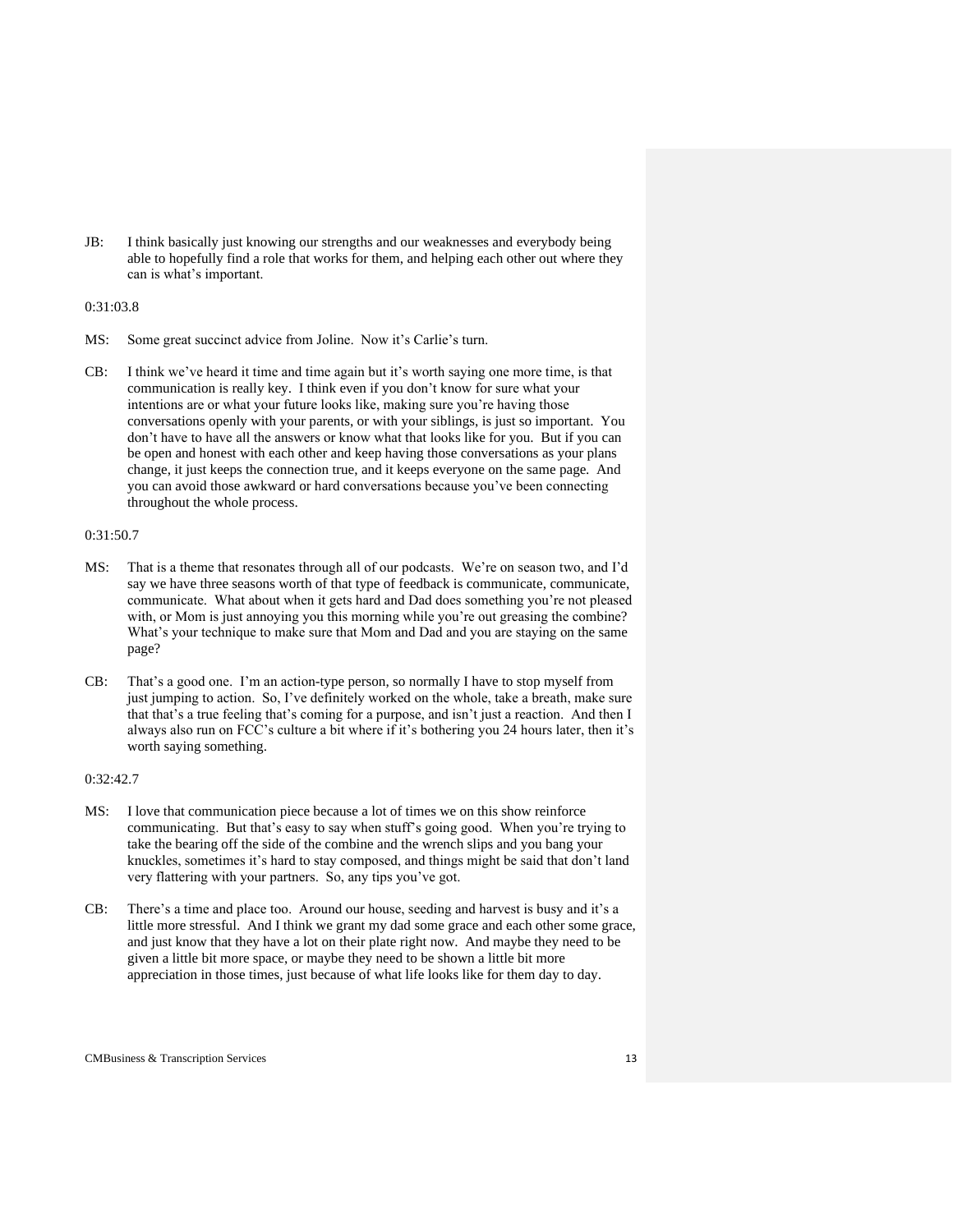Sometimes you're not getting very much sleep during harvest. So, just knowing that about each other and when are our more stressful and busy times, I think helps us too.

#### 0:33:46.3

- MS: So, do farmers need holidays?
- CB: Oh, yes. I know some farmers don't like holidays. And we don't have cattle, so we don't have to stay home to feed them all the time. We do have horses, so we have to find someone to feed them while we're gone. But I think it's important to remember to enjoy life and not just life on the farm.

#### 0:34:05.3

- MS: I'm going to leave that as our parting word. That's such a wise statement, so thanks Carlie.
- CB: No problem.

#### 0:34:11.9

MS: Well, that's it for our conversation with the Bowditch family. It seems like the Bowditch family are really forward thinking in how they manage their farm, and they're pretty creative in how they solve some of their human resource challenges. Great stuff all around. So, what are some of the things that we can take away from today's conversation? Firstly, social media can be a really valuable business tool in our industry. I know there's probably some of you out there that resisted jumping on the social media bandwagon, or even stay out of it just because you don't like the noise. But one of the big downfalls of doing that is you lose your ability to engage the general public. Gone are the days where TV, radio, and print are good enough to get our message out. Social media platforms like Facebook, Instagram, and TikTok, that's where the people are. And as our guests suggest, different platforms seem to host different demographics. Facebook isn't really seen as a young person's social media platform anymore. A recent study by Statista Research Department of January of 2022 found that the majority of Facebook users in Canada are from 25 to 34 years old. And the second-highest group is from 35 to 44 years old. I don't think these are the same people posting videos of themselves dancing on TikTok. Regular Facebook users are mostly older adults with families and careers. Now, Carlie is very passionate about using social media for agriculture advocacy and communicating her farm story. She uses social media to connect with consumers and to show them the daily truth about agriculture and our industry. The only way to effectively do this is to go where the people are. It sounds like the Bowditch family has a lot of success using social media and to deliver their message to the public. My second big takeaway is that social media coupled with creative employee recruitment and retention strategies can really help solve some of our human resource challenges. One of the biggest takeaways from today's podcast is that the Bowditch family uses social media to recruit potential employees. Carlie rightly identifies that if she didn't use

**Commented [LJ1]:** Marty says Statistica here, but it's Statista.